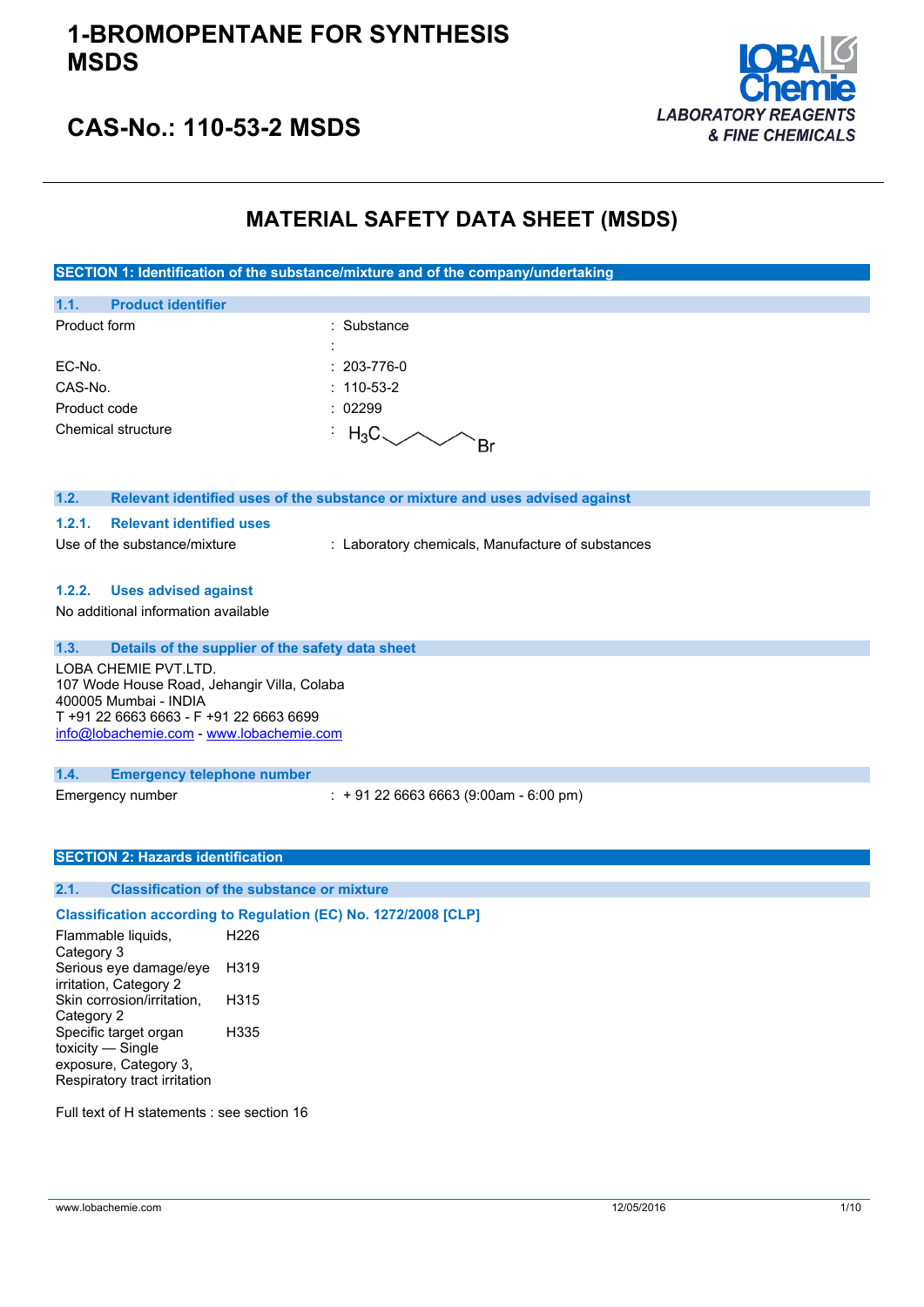Safety Data Sheet

#### **Classification according to Directive 67/548/EEC [DSD] or 1999/45/EC [DPD]**

Xi; R36/37/38 R10 Full text of R-phrases: see section 16

**Adverse physicochemical, human health and environmental effects** No additional information available



#### **2.3. Other hazards**

No additional information available

| <b>SECTION 3: Composition/information on ingredients</b> |                   |                                |
|----------------------------------------------------------|-------------------|--------------------------------|
|                                                          |                   |                                |
| 3.1.                                                     | <b>Substances</b> |                                |
| Name                                                     |                   | : 1-BROMOPENTANE For Synthesis |
| CAS-No.                                                  |                   | $: 110 - 53 - 2$               |
| EC-No.                                                   |                   | $: 203 - 776 - 0$              |
|                                                          |                   |                                |

Full text of R- and H-statements: see section 16

#### **3.2. Mixtures**

Not applicable

|      | <b>SECTION 4: First aid measures</b> |                                                                                                                     |
|------|--------------------------------------|---------------------------------------------------------------------------------------------------------------------|
| 4.1. | Description of first aid measures    |                                                                                                                     |
|      | First-aid measures after inhalation  | : Remove person to fresh air and keep comfortable for breathing. Call a POISON<br>CENTER/doctor if you feel unwell. |
|      |                                      |                                                                                                                     |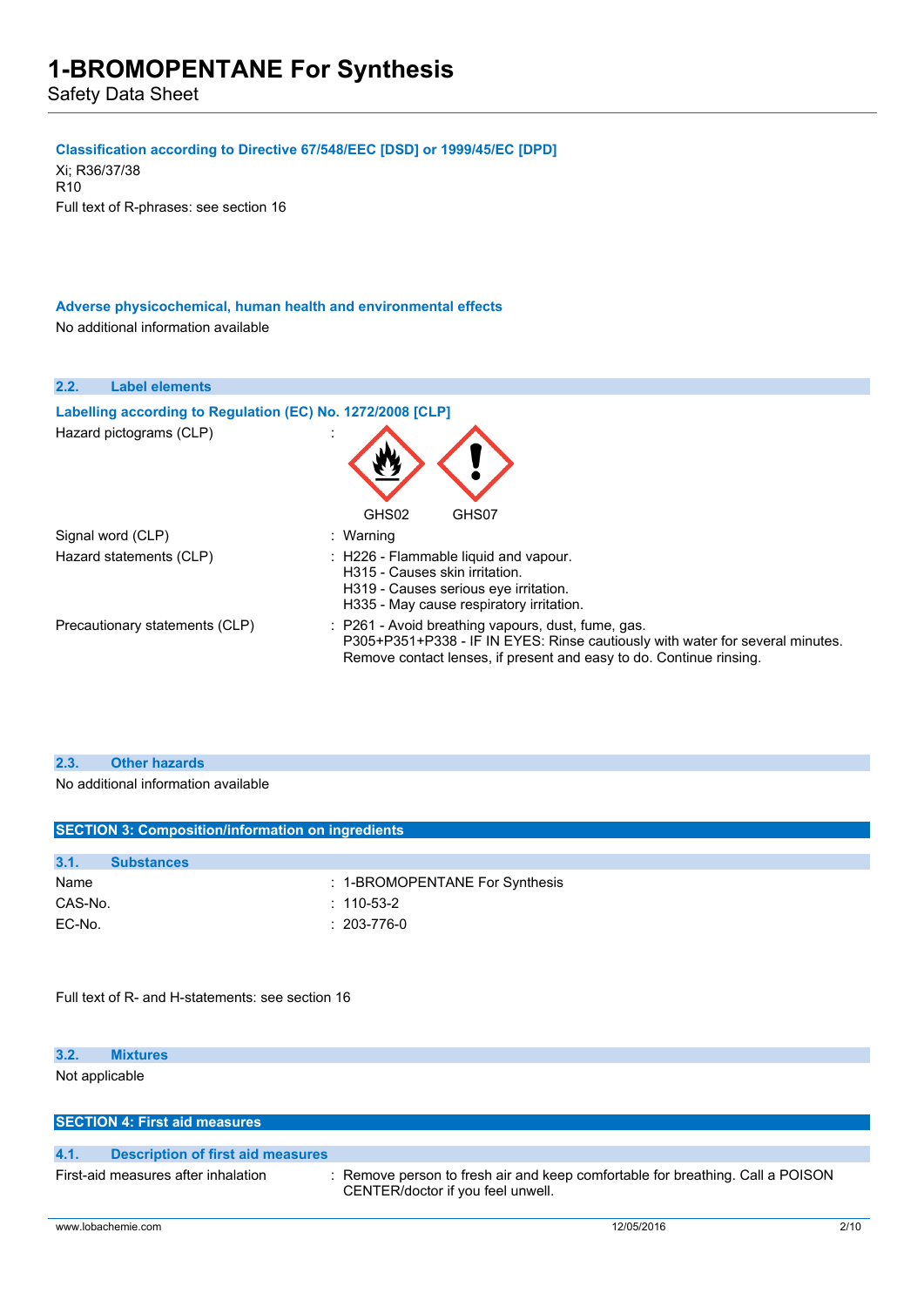### Safety Data Sheet

| First-aid measures after skin contact                               | : Wash with plenty of water/ Wash contaminated clothing before reuse. Get<br>medical advice/attention.                                                                                                                                             |
|---------------------------------------------------------------------|----------------------------------------------------------------------------------------------------------------------------------------------------------------------------------------------------------------------------------------------------|
| First-aid measures after eye contact                                | Rinse cautiously with water for several minutes. Remove contact lenses, if present<br>and easy to do. Continue rinsing. Get medical advice/attention.                                                                                              |
| First-aid measures after ingestion                                  | : Rinse mouth. Do not induce vomiting.                                                                                                                                                                                                             |
| Most important symptoms and effects, both acute and delayed<br>4.2. |                                                                                                                                                                                                                                                    |
| Symptoms/effects after inhalation                                   | : May cause respiratory irritation.                                                                                                                                                                                                                |
| Symptoms/effects after skin contact                                 | : Causes skin irritation.                                                                                                                                                                                                                          |
| Symptoms/effects after eye contact                                  | : Causes serious eye irritation.                                                                                                                                                                                                                   |
|                                                                     |                                                                                                                                                                                                                                                    |
| 4.3.                                                                | Indication of any immediate medical attention and special treatment needed                                                                                                                                                                         |
| Treat symptomatically.                                              |                                                                                                                                                                                                                                                    |
| <b>SECTION 5: Firefighting measures</b>                             |                                                                                                                                                                                                                                                    |
| 5.1.<br><b>Extinguishing media</b>                                  |                                                                                                                                                                                                                                                    |
| Suitable extinguishing media                                        | : Carbon dioxide. Dry powder. Foam. Water spray.                                                                                                                                                                                                   |
| Unsuitable extinguishing media                                      | : Do not use a heavy water stream.                                                                                                                                                                                                                 |
|                                                                     |                                                                                                                                                                                                                                                    |
| 5.2.<br>Special hazards arising from the substance or mixture       |                                                                                                                                                                                                                                                    |
| Fire hazard                                                         | : Flammable liquid and vapour.                                                                                                                                                                                                                     |
| <b>Explosion hazard</b>                                             | : May form flammable/explosive vapour-air mixture.                                                                                                                                                                                                 |
| 5.3.<br><b>Advice for firefighters</b>                              |                                                                                                                                                                                                                                                    |
| Protection during firefighting                                      | Do not enter fire area without proper protective equipment, including respiratory                                                                                                                                                                  |
|                                                                     | protection.                                                                                                                                                                                                                                        |
| <b>SECTION 6: Accidental release measures</b>                       |                                                                                                                                                                                                                                                    |
|                                                                     |                                                                                                                                                                                                                                                    |
| 6.1.                                                                | Personal precautions, protective equipment and emergency procedures                                                                                                                                                                                |
|                                                                     |                                                                                                                                                                                                                                                    |
| General measures                                                    | : Remove ignition sources. Use special care to avoid static electric charges. No open<br>flames. No smoking.                                                                                                                                       |
| For non-emergency personnel<br>6.1.1.                               |                                                                                                                                                                                                                                                    |
| <b>Emergency procedures</b>                                         | : Evacuate unnecessary personnel.                                                                                                                                                                                                                  |
| 6.1.2.                                                              |                                                                                                                                                                                                                                                    |
| <b>For emergency responders</b>                                     |                                                                                                                                                                                                                                                    |
| Protective equipment<br><b>Emergency procedures</b>                 | : Use personal protective equipment as required.<br>: Ventilate area.                                                                                                                                                                              |
|                                                                     |                                                                                                                                                                                                                                                    |
| <b>Environmental precautions</b><br>6.2.                            |                                                                                                                                                                                                                                                    |
| Avoid release to the environment.                                   |                                                                                                                                                                                                                                                    |
|                                                                     |                                                                                                                                                                                                                                                    |
| 6.3.<br>Methods and material for containment and cleaning up        |                                                                                                                                                                                                                                                    |
| Methods for cleaning up                                             | : Collect spillage. On land, sweep or shovel into suitable containers.                                                                                                                                                                             |
| <b>Reference to other sections</b><br>6.4.                          |                                                                                                                                                                                                                                                    |
| No additional information available                                 |                                                                                                                                                                                                                                                    |
| <b>SECTION 7: Handling and storage</b>                              |                                                                                                                                                                                                                                                    |
| 7.1.                                                                |                                                                                                                                                                                                                                                    |
| <b>Precautions for safe handling</b>                                |                                                                                                                                                                                                                                                    |
| Additional hazards when processed                                   | : Handle empty containers with care because residual vapours are flammable.                                                                                                                                                                        |
| Precautions for safe handling                                       | : Avoid contact with skin and eyes. Take precautionary measures against static<br>discharge. Use only non-sparking tools. Do not breathe dust. Use only outdoors or in<br>a well-ventilated area. Keep away from sources of ignition - No smoking. |
| Hygiene measures                                                    | Do not eat, drink or smoke when using this product. Wash hands and other exposed                                                                                                                                                                   |
|                                                                     | areas with mild soap and water before eating, drinking or smoking and when leaving<br>work.                                                                                                                                                        |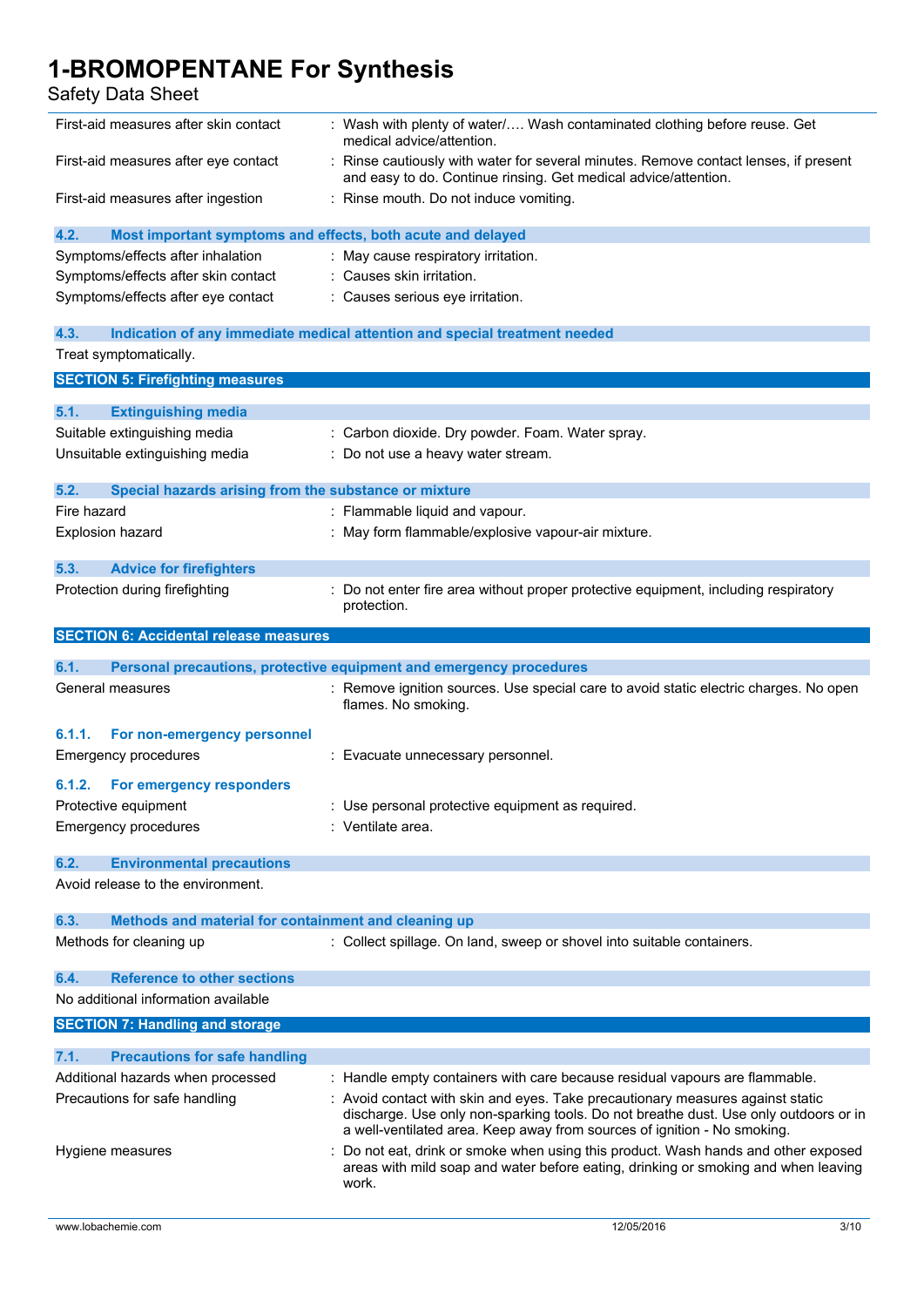Safety Data Sheet

| 7.2.                                                    | Conditions for safe storage, including any incompatibilities                                                                    |  |
|---------------------------------------------------------|---------------------------------------------------------------------------------------------------------------------------------|--|
| <b>Technical measures</b>                               | : Proper grounding procedures to avoid static electricity should be followed.<br>Ground/bond container and receiving equipment. |  |
| Storage conditions                                      | : Keep container tightly closed. Keep in fireproof place.                                                                       |  |
| Incompatible materials                                  | : Heat sources.                                                                                                                 |  |
| <b>Specific end use(s)</b><br>7.3.                      |                                                                                                                                 |  |
| No additional information available                     |                                                                                                                                 |  |
| <b>SECTION 8: Exposure controls/personal protection</b> |                                                                                                                                 |  |
|                                                         |                                                                                                                                 |  |
| 8.1.<br><b>Control parameters</b>                       |                                                                                                                                 |  |
|                                                         |                                                                                                                                 |  |

No additional information available

| 8.2.<br><b>Exposure controls</b>                              |                                                                    |
|---------------------------------------------------------------|--------------------------------------------------------------------|
| Hand protection                                               | : Protective gloves                                                |
| Eye protection                                                | : Chemical goggles or safety glasses                               |
| Skin and body protection                                      | : Wear suitable protective clothing                                |
| Respiratory protection                                        | : [In case of inadequate ventilation] wear respiratory protection. |
| <b>SECTION 9: Physical and chemical properties</b>            |                                                                    |
| 9.1.<br>Information on basic physical and chemical properties |                                                                    |
| Physical state                                                | : Liquid                                                           |
| Molecular mass                                                | : 151.04 g/mol                                                     |
| Colour                                                        | : colorless to light yellow.                                       |
| Odour                                                         | : No data available                                                |
| Odour threshold                                               | : No data available                                                |
| pH                                                            | : No data available                                                |
| Relative evaporation rate (butylacetate=1)                    | : No data available                                                |
| Melting point                                                 | : -95 $^{\circ}$ C                                                 |
| Freezing point                                                | : No data available                                                |
| Boiling point                                                 | : 130 °C                                                           |
| Flash point                                                   | : $32 °C$                                                          |
| Auto-ignition temperature                                     | : No data available                                                |
| Decomposition temperature                                     | : No data available                                                |
| Flammability (solid, gas)                                     | : Flammable liquid and vapour.                                     |
| Vapour pressure                                               | : No data available                                                |
| Relative vapour density at 20 °C                              | : No data available                                                |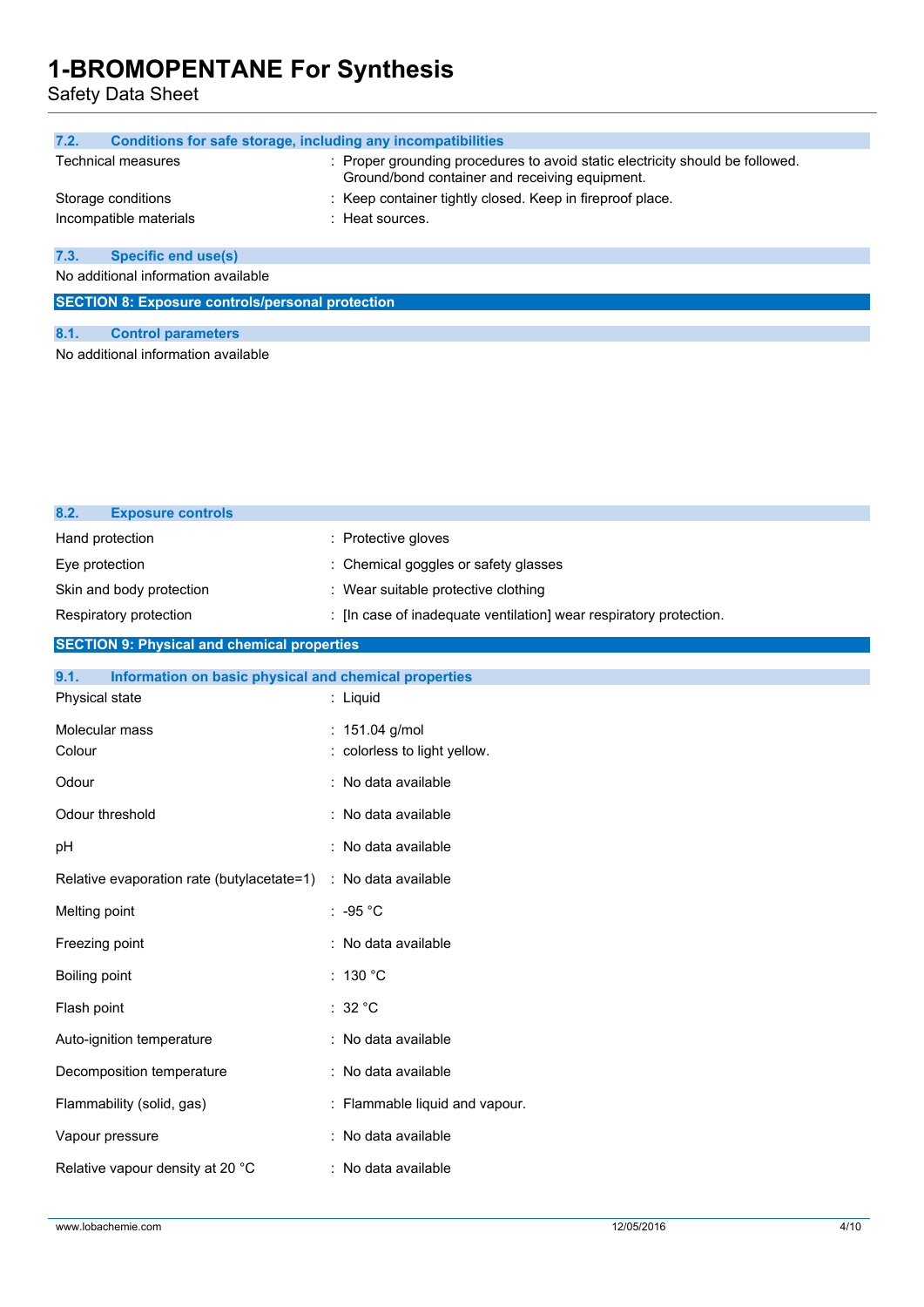Safety Data Sheet

| Relative density            | : No data available                                    |
|-----------------------------|--------------------------------------------------------|
| Density<br>Solubility       | : 1.218 g/ml at 25 $^{\circ}$ C<br>: No data available |
| Log Pow                     | ∶ No data available                                    |
| Viscosity, kinematic        | : No data available                                    |
| Viscosity, dynamic          | : No data available                                    |
| <b>Explosive properties</b> | : No data available                                    |
| Oxidising properties        | : No data available                                    |
| <b>Explosive limits</b>     | : No data available                                    |

| <b>Other information</b><br>9.2.                                |
|-----------------------------------------------------------------|
| No additional information available                             |
| <b>SECTION 10: Stability and reactivity</b>                     |
| 10.1.<br><b>Reactivity</b>                                      |
| No additional information available                             |
|                                                                 |
| 10.2.<br><b>Chemical stability</b>                              |
| Stable under normal conditions.                                 |
| 10.3.<br><b>Possibility of hazardous reactions</b>              |
| No additional information available                             |
| <b>Conditions to avoid</b><br>10.4.                             |
| Open flame. Heat. Sparks.                                       |
| 10.5.<br><b>Incompatible materials</b>                          |
| No additional information available                             |
| 10.6.<br><b>Hazardous decomposition products</b>                |
| May release flammable gases.                                    |
| <b>SECTION 11: Toxicological information</b>                    |
| 11.1.<br>Information on toxicological effects                   |
| : Not classified<br>Acute toxicity                              |
|                                                                 |
| Skin corrosion/irritation<br>: Causes skin irritation.          |
| Serious eye damage/irritation<br>Causes serious eye irritation. |
| Not classified<br>Respiratory or skin sensitisation             |
| Germ cell mutagenicity<br>: Not classified                      |
| Carcinogenicity<br>Not classified                               |

Reproductive toxicity **in the COV** Reproductive toxicity STOT-single exposure : May cause respiratory irritation.

STOT-repeated exposure : Not classified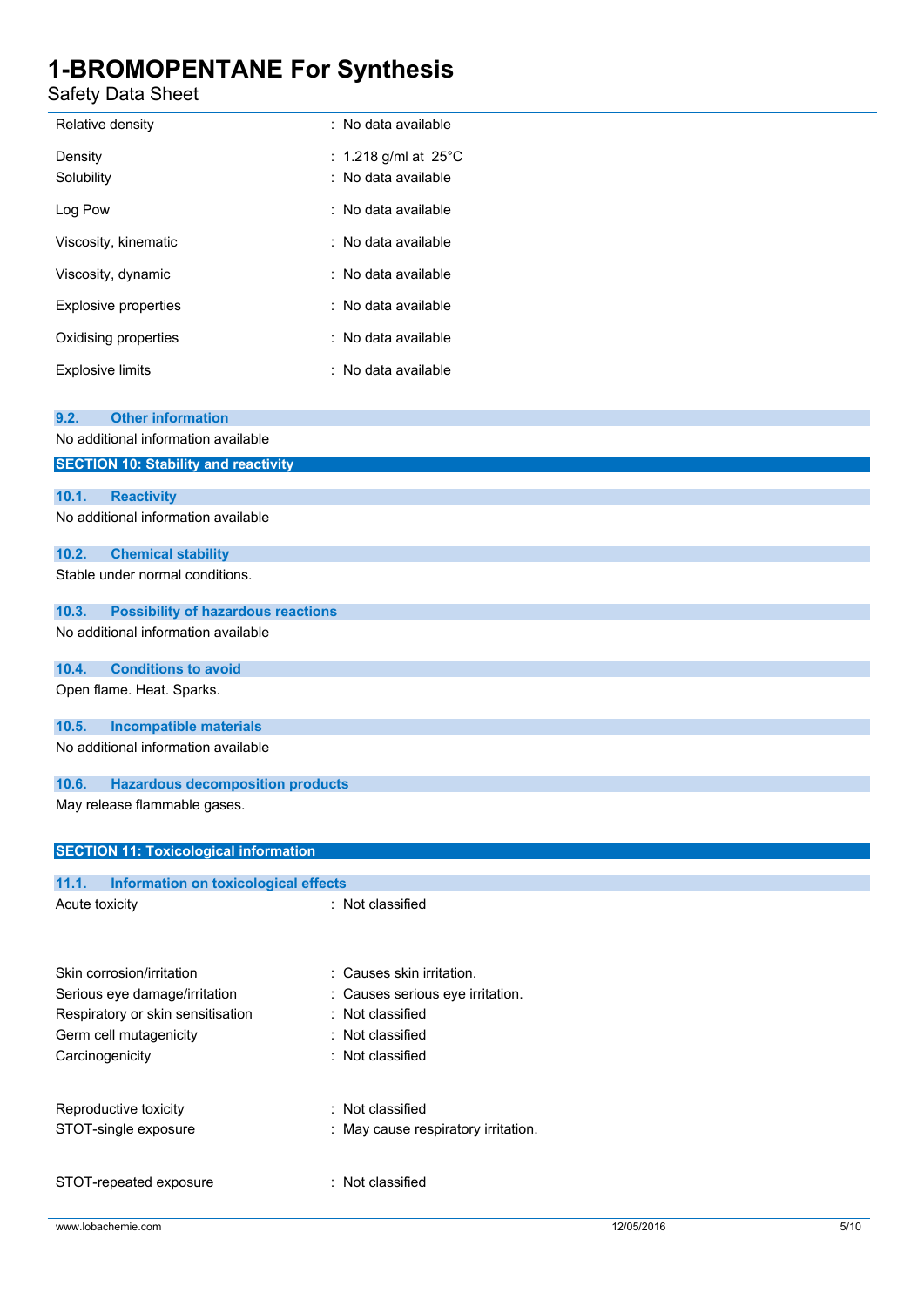Safety Data Sheet

Aspiration hazard is a set of the set of the Spiration hazard is not classified

| <b>SECTION 12: Ecological information</b>          |                                                                                    |
|----------------------------------------------------|------------------------------------------------------------------------------------|
| 12.1.<br><b>Toxicity</b>                           |                                                                                    |
| No additional information available                |                                                                                    |
|                                                    |                                                                                    |
|                                                    |                                                                                    |
|                                                    |                                                                                    |
|                                                    |                                                                                    |
| 12.2.<br><b>Persistence and degradability</b>      |                                                                                    |
| No additional information available                |                                                                                    |
|                                                    |                                                                                    |
| 12.3.<br><b>Bioaccumulative potential</b>          |                                                                                    |
| No additional information available                |                                                                                    |
|                                                    |                                                                                    |
| 12.4.<br><b>Mobility in soil</b>                   |                                                                                    |
| No additional information available                |                                                                                    |
|                                                    |                                                                                    |
| 12.5.<br><b>Results of PBT and vPvB assessment</b> |                                                                                    |
| No additional information available                |                                                                                    |
|                                                    |                                                                                    |
|                                                    |                                                                                    |
| <b>Other adverse effects</b><br>12.6.              |                                                                                    |
| No additional information available                |                                                                                    |
| <b>SECTION 13: Disposal considerations</b>         |                                                                                    |
| 13.1.<br><b>Waste treatment methods</b>            |                                                                                    |
| Product/Packaging disposal                         | : Dispose of contents/container to hazardous or special waste collection point, in |
| recommendations                                    | accordance with local, regional, national and/or international regulation.         |
| Additional information                             | : Handle empty containers with care because residual vapours are flammable.        |
| <b>SECTION 14: Transport information</b>           |                                                                                    |
|                                                    |                                                                                    |
| In accordance with ADR / RID / IMDG / IATA / ADN   |                                                                                    |
|                                                    |                                                                                    |
| 14.1.<br><b>UN number</b>                          |                                                                                    |
| UN-No. (ADR)                                       | : 1993                                                                             |
| UN-No. (IMDG)                                      | 1993                                                                               |
| UN-No. (IATA)                                      | : 1993                                                                             |
| UN-No. (ADN)<br>UN-No. (RID)                       | : 1993<br>: 1993                                                                   |
|                                                    |                                                                                    |
| 14.2.<br><b>UN proper shipping name</b>            |                                                                                    |
| Proper Shipping Name (ADR)                         | : FLAMMABLE LIQUID, N.O.S.                                                         |
| Proper Shipping Name (IMDG)                        | : FLAMMABLE LIQUID, N.O.S.                                                         |
| Proper Shipping Name (IATA)                        | : Flammable liquid, n.o.s.                                                         |
| Proper Shipping Name (ADN)                         | : FLAMMABLE LIQUID, N.O.S.                                                         |
| Proper Shipping Name (RID)                         | : FLAMMABLE LIQUID, N.O.S.                                                         |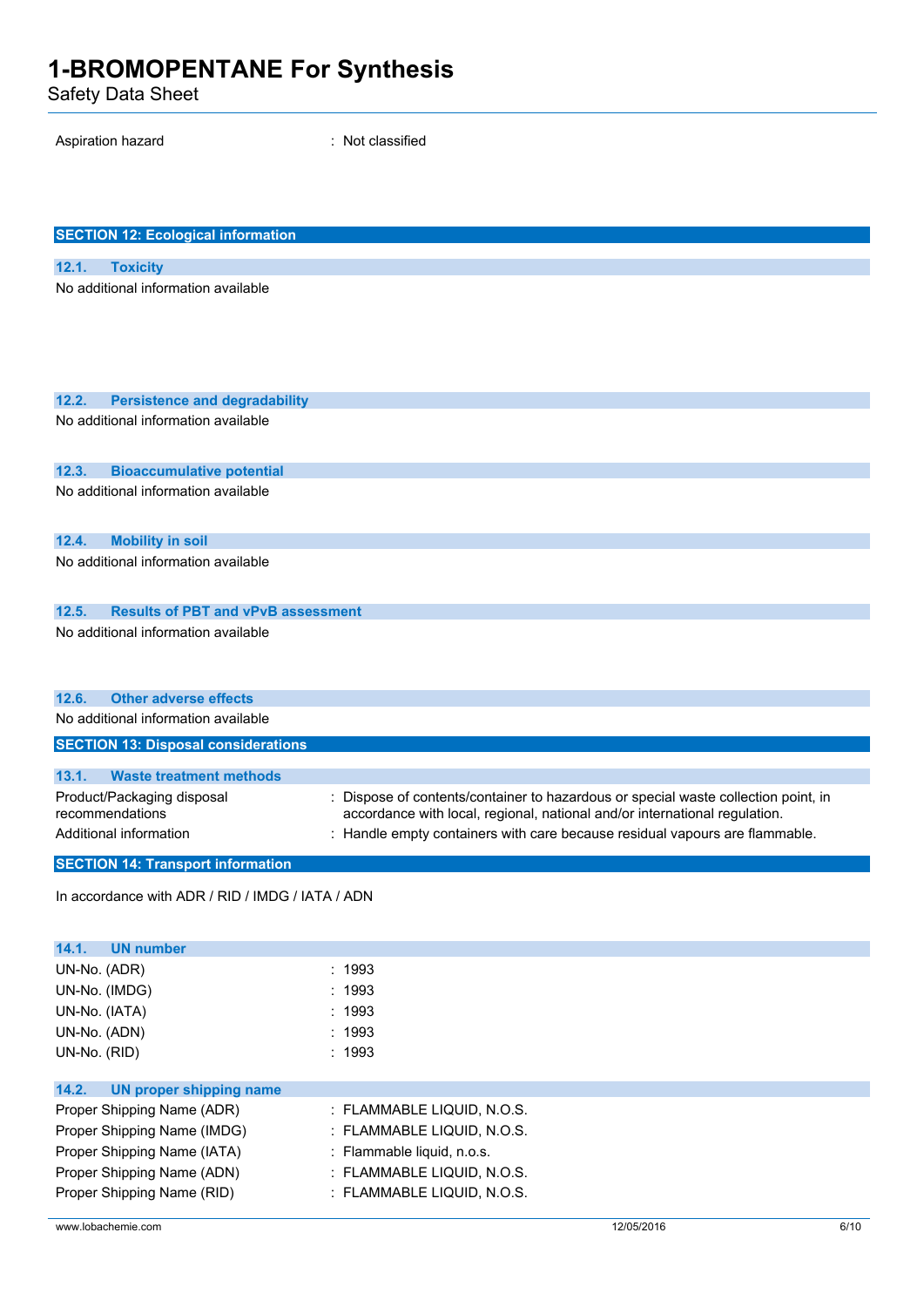### Safety Data Sheet

| <b>1-BROMOPENTANE For Synthesis</b><br><b>Safety Data Sheet</b> |                                                   |
|-----------------------------------------------------------------|---------------------------------------------------|
| Transport document description (ADR)                            | : UN 1993 FLAMMABLE LIQUID, N.O.S., 3, III, (D/E) |
| Transport document description (IMDG)                           | : UN 1993 FLAMMABLE LIQUID, N.O.S., 3, III        |
| Transport document description (IATA)                           | : UN 1993 Flammable liquid, n.o.s., 3, III        |
| Transport document description (ADN)                            | : UN 1993 FLAMMABLE LIQUID, N.O.S., 3, III        |
| Transport document description (RID)                            | : UN 1993 FLAMMABLE LIQUID, N.O.S., 3, III        |
| 14.3.<br><b>Transport hazard class(es)</b>                      |                                                   |
| <b>ADR</b>                                                      |                                                   |
| Transport hazard class(es) (ADR)                                | : 3                                               |
| Danger labels (ADR)                                             | : 3                                               |
|                                                                 |                                                   |
| <b>IMDG</b>                                                     |                                                   |
| Transport hazard class(es) (IMDG)                               | : 3                                               |
| Danger labels (IMDG)                                            | : 3                                               |
|                                                                 |                                                   |

#### **IATA**

Transport hazard class(es) (IATA) : 3 Hazard labels (IATA) : 3



#### **ADN**

| Transport hazard class(es) (ADN) | : 3 |
|----------------------------------|-----|
| Danger labels (ADN)              | : 3 |



Transport hazard class(es) (RID) : 3 Danger labels (RID)  $\qquad \qquad$  : 3



: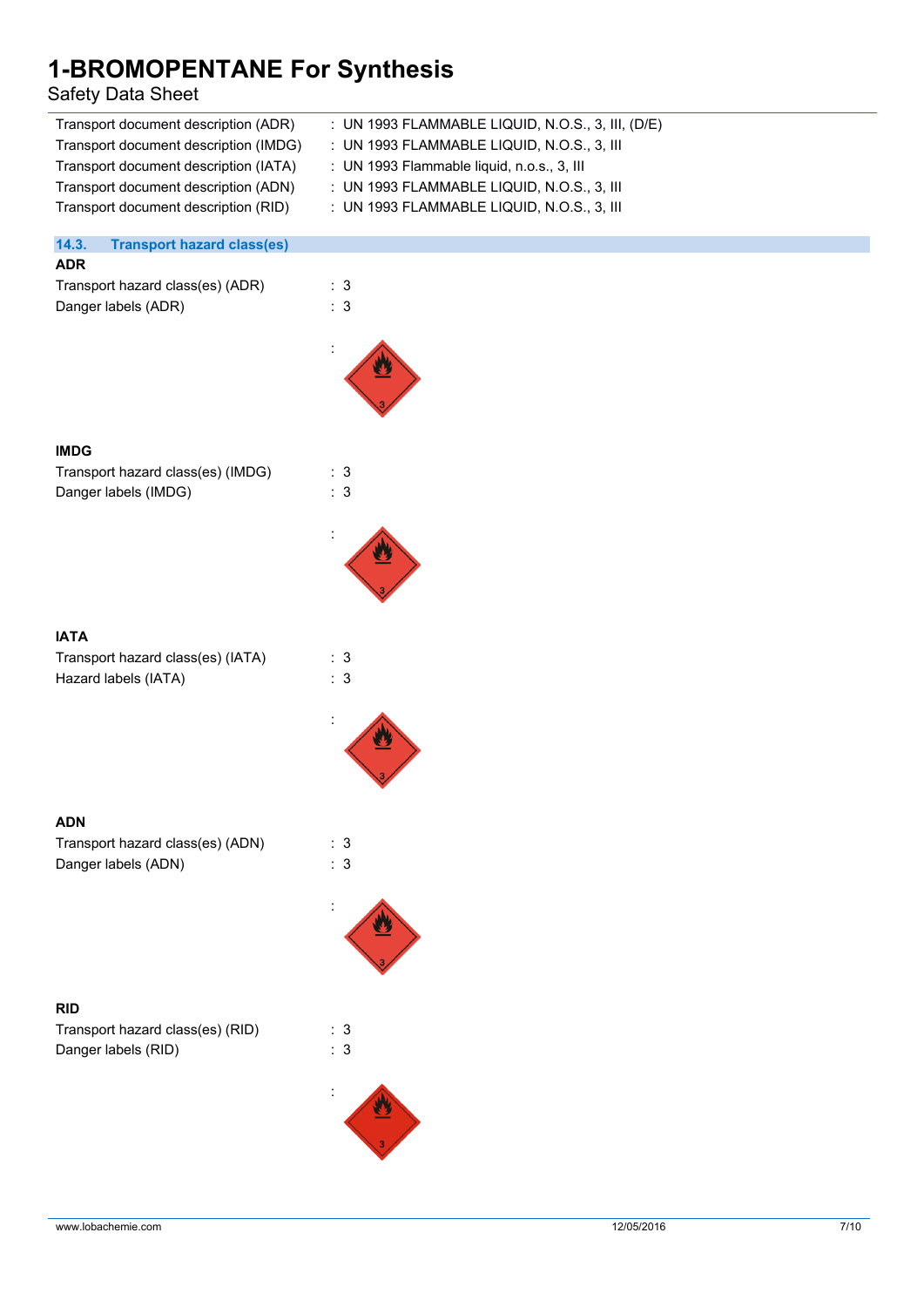### Safety Data Sheet

| 14.4.<br><b>Packing group</b>         |                                          |
|---------------------------------------|------------------------------------------|
| Packing group (ADR)                   | ÷ III                                    |
| Packing group (IMDG)                  | ÷ III                                    |
| Packing group (IATA)                  | ÷ III                                    |
| Packing group (ADN)                   | ÷ III                                    |
| Packing group (RID)                   | ÷ III                                    |
|                                       |                                          |
| 14.5.<br><b>Environmental hazards</b> |                                          |
| Dangerous for the environment         | : No                                     |
| Marine pollutant                      | : No                                     |
| Other information                     | : No supplementary information available |

#### **14.6. Special precautions for user**

| - Overland transport                                         |                |                           |
|--------------------------------------------------------------|----------------|---------------------------|
| Classification code (ADR)                                    |                | $:$ F1                    |
| Special provisions (ADR)                                     |                | : 274, 601                |
| Limited quantities (ADR)                                     |                | : 51                      |
| Excepted quantities (ADR)                                    |                | : E1                      |
| Packing instructions (ADR)                                   |                | : P001, IBC03, LP01, R001 |
| Mixed packing provisions (ADR)                               |                | : MP19                    |
| Portable tank and bulk container<br>instructions (ADR)       |                | : T4                      |
| Portable tank and bulk container special<br>provisions (ADR) |                | $:$ TP1, TP29             |
| Tank code (ADR)                                              |                | : LGBF                    |
| Vehicle for tank carriage                                    |                | : FL                      |
| Transport category (ADR)                                     |                | 3                         |
| Special provisions for carriage - Packages<br>(ADR)          |                | : V12                     |
| Special provisions for carriage - Operation<br>(ADR)         |                | : S2                      |
| Hazard identification number (Kemler No.)                    | ÷              | 30                        |
| Orange plates                                                | $\ddot{\cdot}$ | 30<br>1993                |
| Tunnel restriction code (ADR)                                |                | : D/E                     |
| EAC code                                                     |                | : 3YE                     |
| - Transport by sea                                           |                |                           |
| Special provisions (IMDG)                                    |                | : 223, 274, 955           |
| Limited quantities (IMDG)                                    |                | : 5 L                     |
| Excepted quantities (IMDG)                                   |                | $E = 1$                   |
| Packing instructions (IMDG)                                  |                | : LP01, P001              |
| IBC packing instructions (IMDG)                              |                | : IBC03                   |
| Tank instructions (IMDG)                                     |                | : T4                      |
| Tank special provisions (IMDG)                               |                | : TP1, TP29               |
| EmS-No. (Fire)                                               |                | $: F-E$                   |
| EmS-No. (Spillage)                                           |                | $: S-E$                   |
| Stowage category (IMDG)                                      |                | : A                       |
| MFAG-No                                                      |                | : $127;128$               |
| - Air transport                                              |                |                           |
| PCA Excepted quantities (IATA)                               |                | : E1                      |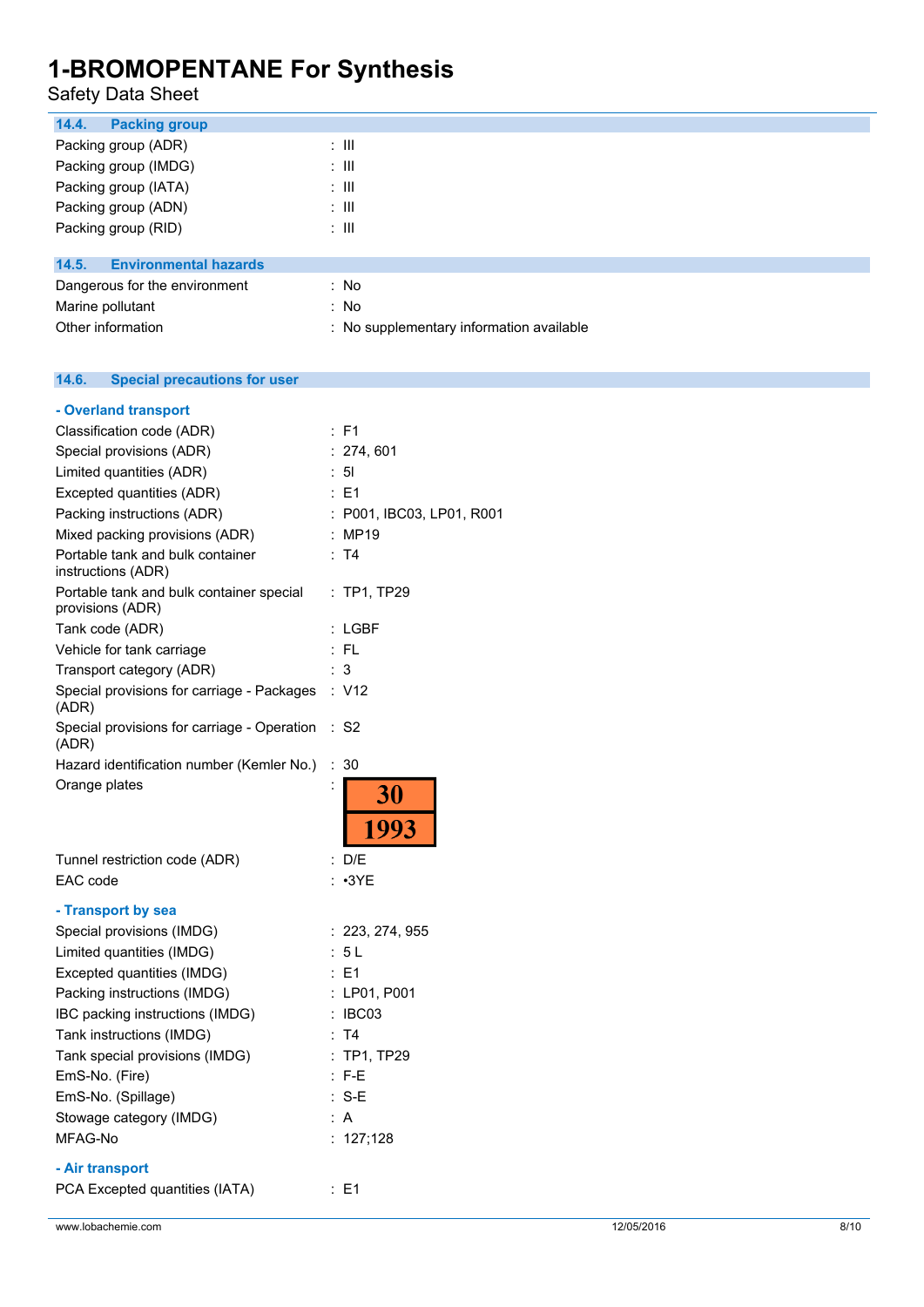### Safety Data Sheet

| PCA Limited quantities (IATA)                                | : Y344                    |
|--------------------------------------------------------------|---------------------------|
| PCA limited quantity max net quantity<br>(IATA)              | : 10L                     |
| PCA packing instructions (IATA)                              | : 355                     |
| PCA max net quantity (IATA)                                  | : 60L                     |
| CAO packing instructions (IATA)                              | : 366                     |
| CAO max net quantity (IATA)                                  | : 220L                    |
| Special provisions (IATA)                                    | : A3                      |
| ERG code (IATA)                                              | : 3L                      |
| - Inland waterway transport                                  |                           |
| Classification code (ADN)                                    | : F1                      |
| Special provisions (ADN)                                     | : 274, 601                |
| Limited quantities (ADN)                                     | : 5L                      |
| Excepted quantities (ADN)                                    | $\therefore$ E1           |
| Carriage permitted (ADN)                                     | : T                       |
| Equipment required (ADN)                                     | $:$ PP, EX, A             |
| Ventilation (ADN)                                            | : VE01                    |
| Number of blue cones/lights (ADN)                            | $\therefore$ 0            |
| - Rail transport                                             |                           |
| Classification code (RID)                                    | : F1                      |
| Special provisions (RID)                                     | : 274, 601                |
| Excepted quantities (RID)                                    | $\therefore$ E1           |
| Packing instructions (RID)                                   | : P001, IBC03, LP01, R001 |
| Mixed packing provisions (RID)                               | : MP19                    |
| Portable tank and bulk container<br>instructions (RID)       | : T4                      |
| Portable tank and bulk container special<br>provisions (RID) | : TP1, TP29               |
| Tank codes for RID tanks (RID)                               | $:$ LGBF                  |
| Transport category (RID)                                     | : 3                       |
| Special provisions for carriage - Packages : W12<br>(RID)    |                           |
| Colis express (express parcels) (RID)                        | : CE4                     |
| Hazard identification number (RID)                           | : 30                      |

**14.7. Transport in bulk according to Annex II of MARPOL 73/78 and the IBC Code** Not applicable

#### **SECTION 15: Regulatory information**

**15.1. Safety, health and environmental regulations/legislation specific for the substance or mixture**

#### **15.1.1. EU-Regulations**

No REACH Annex XVII restrictions

1-BROMOPENTANE For Synthesis is not on the REACH Candidate List

1-BROMOPENTANE For Synthesis is not on the REACH Annex XIV List

#### **15.1.2. National regulations**